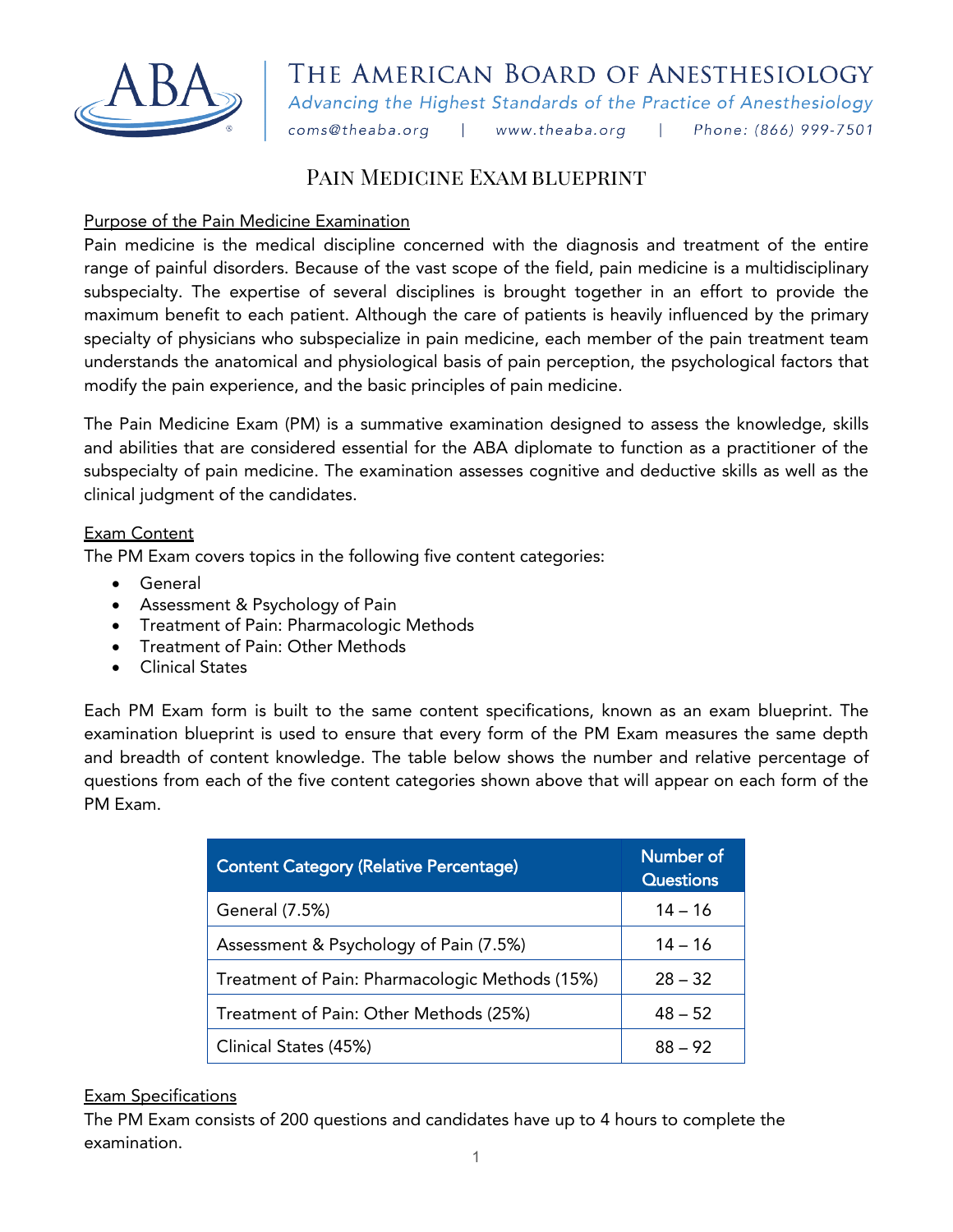The PM Exam includes only A-type questions. A-type questions are single-best-answer multiplechoice questions that require the application of knowledge rather than simple recall of factual information. These questions often include a brief clinical vignette followed by a lead-in question and four response options. The PM Exam includes questions that reference static images.

#### Exam Administration

The PM Exam is administered annually to physicians that have successfully completed an ACGMEaccredited anesthesiology pain medicine subspecialty fellowship training program. The PM Exam is a computer-based examination that is administered annually through Pearson VUE centers nationwide. The PM Exam is administered on a single day.

| <b>Content Category (Relative Percentage)</b>                                                                          | Number of<br><b>Questions</b> |
|------------------------------------------------------------------------------------------------------------------------|-------------------------------|
| <b>GENERAL (7.5%)</b>                                                                                                  | $14 - 16$                     |
| Anatomy and Physiology: Mechanisms of Nociceptive Transmission                                                         | $1 - 4$                       |
| Pharmacology of Pain Transmission and Modulation                                                                       | $1 - 4$                       |
| Development of Pain Systems                                                                                            | $1 - 4$                       |
| Designing, Reporting, and Interpreting Clinical Research Studies About Treatments<br>for Pain: Evidence-Based Medicine | $1 - 4$                       |
| Animal Models of Pain and Ethics of Animal Experimentation                                                             | $1 - 4$                       |
| Ethical Standards in Pain Management and Research                                                                      | $1 - 4$                       |
| <b>ASSESSMENT &amp; PSYCHOLOGY OF PAIN (7.5%)</b>                                                                      | $14 - 16$                     |
| Experience and Measurement of Pain                                                                                     | $1 - 4$                       |
| Placebo and Pain                                                                                                       | $1 - 4$                       |
| Clinical Nerve Function Studies and Imaging                                                                            | $1 - 4$                       |
| Epidemiology                                                                                                           | $1 - 4$                       |
| Psychosocial and Cultural Aspects of Pain                                                                              | $1 - 4$                       |
| Sex and Gender Issues in Pain                                                                                          | $1 - 4$                       |
| <b>TREATMENT OF PAIN: PHARMACOLOGIC METHODS (15%)</b>                                                                  | $28 - 32$                     |
| Opioids                                                                                                                | $6 - 8$                       |
| Antipyretic Analgesics: Nonsteroidals, Acetaminophen, and Phenazone Derivatives                                        | $6 - 8$                       |
| Antidepressants and Anticonvulsants                                                                                    | $6 - 8$                       |
| <b>Miscellaneous Agents</b>                                                                                            | $6 - 8$                       |
| <b>TREATMENT OF PAIN: OTHER METHODS (25%)</b>                                                                          | $48 - 52$                     |
| <b>Psychological Treatments</b>                                                                                        | $5 - 8$                       |